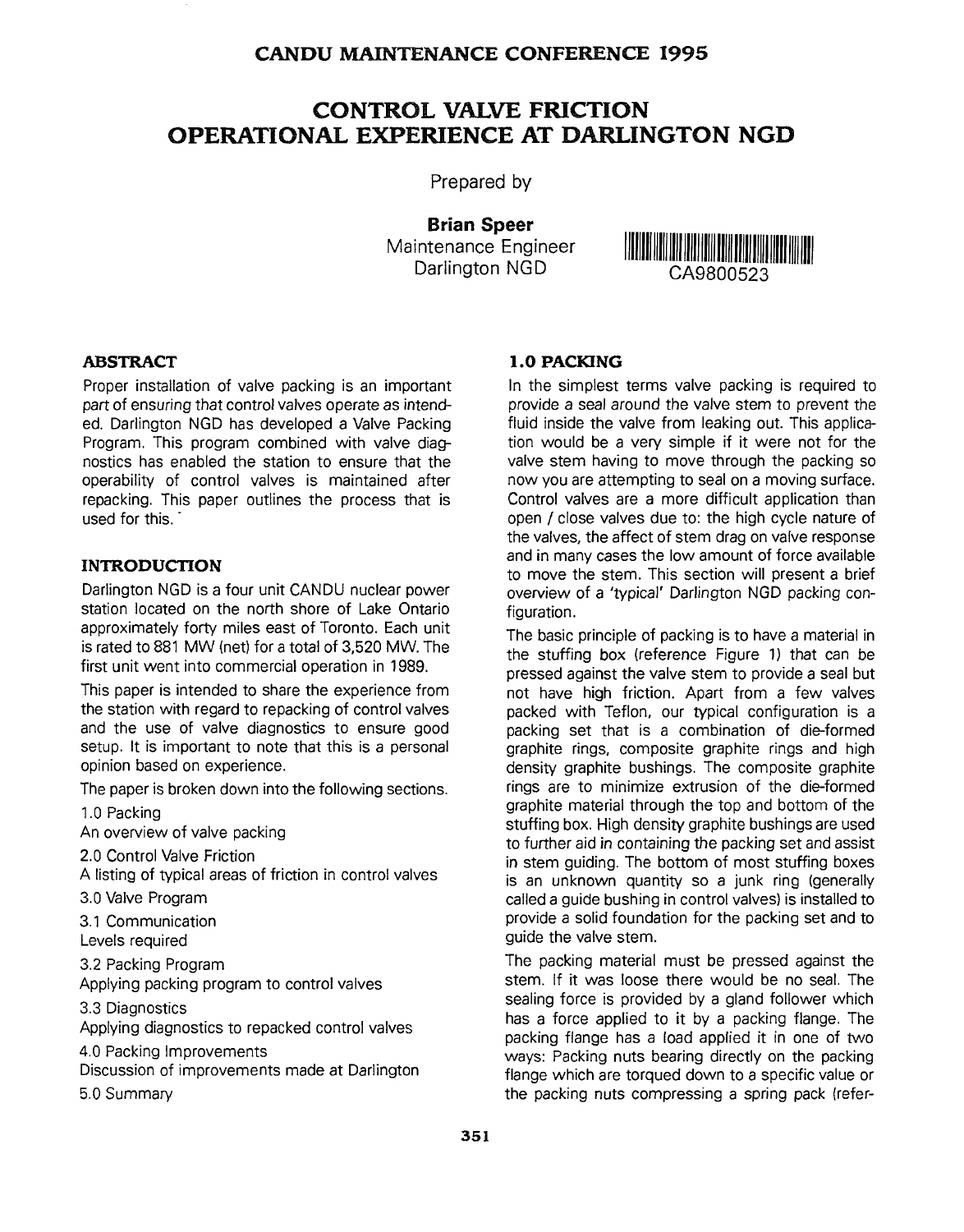

ence Figures 1 and 2). There is no difference in applied load between these two configurations. The gland follower does not care how the load is applied to it. This is important as there seems to be a widely held belief that live-loaded packing generates higher friction. The error may come from the fact that live-loaded packing does a much better job of maintaining the applied load whereas non live loaded packing consolidates and the load decreases.

**Important Points:** The packing must have some value of friction in order to seal.

Live-loaded packing does not have a higher initial designed friction.

#### **2.0 FRICTION IN CONTROL VALVES**

In the ideal world a control valve would have zero friction which would allow for a smaller actuator, eliminate hysteresis from packing, facilitate easier set up and longer life. Unfortunately this world doesn't exist, thus there is a need to discuss valve friction.

As we all know there are many different types of control valves. This section describes some the potential areas of friction in the entire assembly.

Piston Actuator Either from the piston seal or any taper in the cylinder.

**Actuator seal:** In an air-to-open actuator the bottom



of the actuator must be sealed to prevent air loss (this applies to both piston and spring-diaphragm actuators).

**Actuator Spring:** If the actuator stem contacts the spring or if the spring contacts the housing will there be an increase in friction.

**Packing:** Includes all the components of the packing set.

**Stem Guiding:** Guide bushing (junk ring) and gland follower if there is contact with the stem.

**Plug / Cage:** There will be contact between the plug and cage and / or the friction from seals in the plug / cage assembly.

Ail these areas can contribute to valve friction, some more than others. Some examples: We have some piston actuated valves where the actuator piston alone has a friction value of 200 lbs out of a total valve friction of 1,000 lbs. In other valves contact between the stem and the guide bushing has generated 800 lbs of static friction in a valve that had 300 lbs of dynamic friction.

**Important Point:** Not all friction in a valve assembly is packing friction.

#### **3.0 VALVE PROGRAM**

In order to have control valves that are repacked and setup properly a coordinated approach between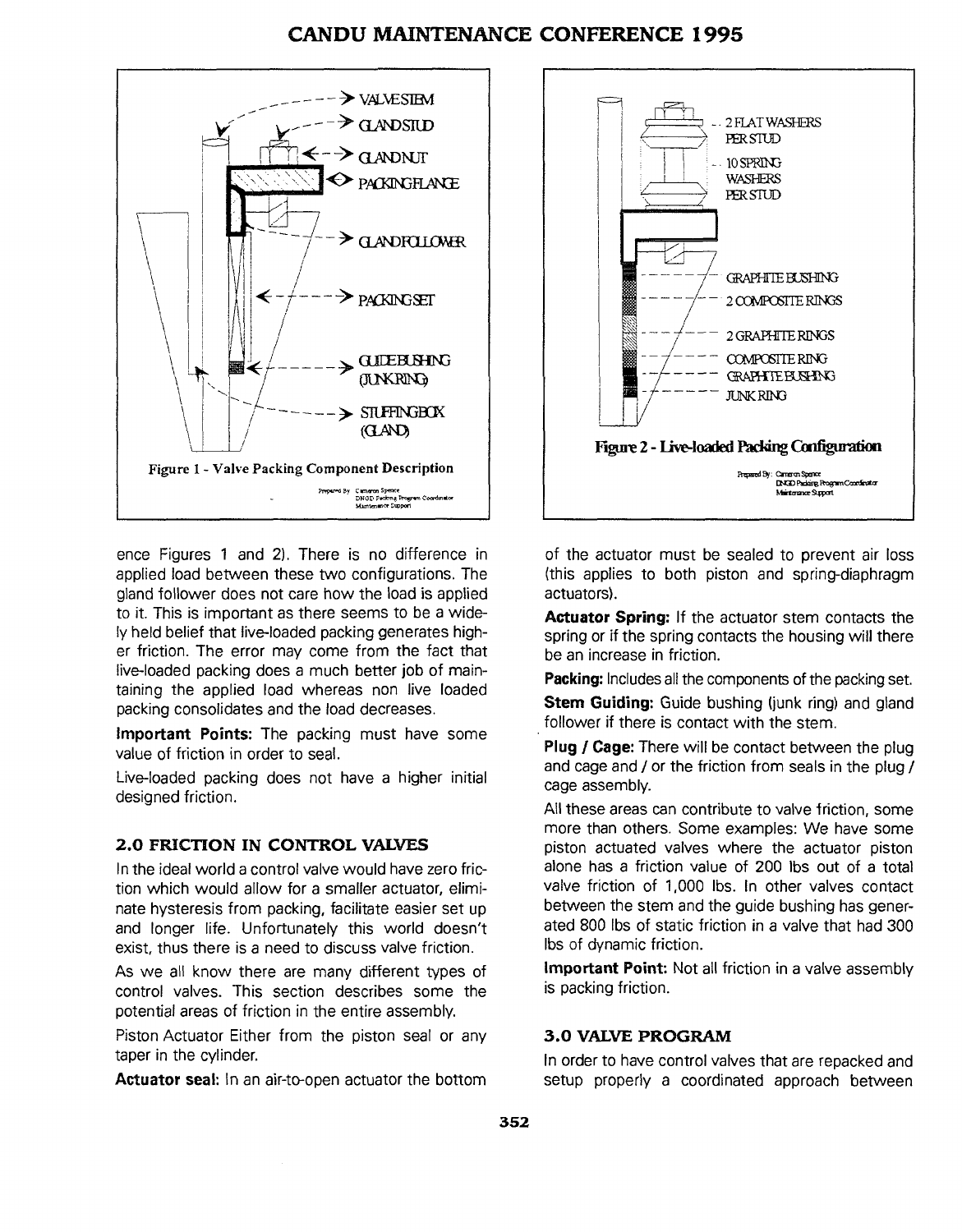valve packing and control valve programs is needed. The next three sections of this paper present the methods that are used at Darlington NGD to maintain proper setup of control valves.

The essential elements of the program are:

- Communication
- Valve Packing Program
- Valve Diagnostics

Each of these sections will be discussed in more detail below.

### **3.1 Communication**

In any large organization there will be many groups involved in maintenance. While this cannot be avoided, good communication can assist in ensuring work is performed as required. The areas of communication that have proved successful for the repacking and set-up of control valves are:

#### **Between the Packing Coordinator and the Valve Diagnostics Coordinator.**

After determining which control valves require repacking (based on leaks, potential for future leaks, operability problems or configuration change) the Packing Coordinator generates a list. This list is reviewed by the Valve Diagnostics Coordinator to determine which are important enough to require diagnostics. This review is a must to ensure that valves that require diagnostics due to their criticality to plant operation, history of previous problems or new packing configurations have the diagnostics performed.

At times the valve diagnostics results will determine that a valve requires repacking due to a low friction value or condition of the packing area. This information is be passed on to the Packing Coordinator by the Valve Diagnostics Coordinator for entry into the program.

At Darlington NGD this communication works well as the two coordinators work in the same group and are physically located close to each other.

**Between Mechanical Maintenance and the Valve Diagnostics Crew.** When the Diagnostics crew prepare for work on a valve they ensure that Mechanical Maintenance will have someone ready on short notice to adjust the packing if required. This is especially important during outages where time is at a premium.

**Between the Valve Diagnostic Crew and Technical Support.** If a problem is noted and operability is a concern, there needs to be support for the Valve Diagnostics and Valve Packing Crews. To cover this, we ensure the Valve Diagnostics Coordinator and the Packing Coordinator are available to address

problems that may arise. These two coordinators know the appropriate system engineers to contact or have the knowledge to make a reasonable decision. This is especially true during shutdowns and pagers are used to ensure minimal time is lost.

### **3.2 Valve Packing Program**

Darlington has a well established and controlled valve packing program. This program is run by an engineer in the Maintenance Support Unit. Control valves form only a part of this program but the success of the control valve work depends on the Valve Packing Program. There are two main outputs from the Valve Packing Program used in the control valve work. The first output is the determination of a packing configurations that will not leak and will not add any unnecessary friction to the valves. The second output is the Valve Packing Technical Sheet (see Appendix A). This information is available from a Valve Packing data base on a Local Area Network (LAN) to all station staff.

The important piece of information on this data sheet for control valves is the expected valve packing friction. The number here is calculated from information provided by the packing supplier. The database is kept up to date so any changes in packing configuration will have new friction numbers calculated and presented. This means that the Valve Diagnostics Crew has access to this information easily. There is no searching through design information for data that may be out-of-date. Before diagnostics is performed, a crew member can print out a copy of the Valve Packing Technical Sheet.

The Valve Packing data base lists when the valve was last repacked. This information is useful for determining chronic leakers (frequent repacking) or valves that still have old packing configurations.

**Important Point:** A valve packing data base can provide up-to-date and accurate

information to the valve diagnostics crew.

## **3.3 Valve Diagnostics**

### **3.3.1 General**

The next step in the process is the use of valve diagnostics to ensure the operability of the valve has been maintained after the rework. The diagnostics is used to ensure that all parameters of the valve setup are correct. A numeric value for friction is only one of the many values that is determined by the diagnostics equipment, however the following discussion is related to the friction value only.

The diagnostics friction value is not just packing friction, it represents the overall valve friction. All the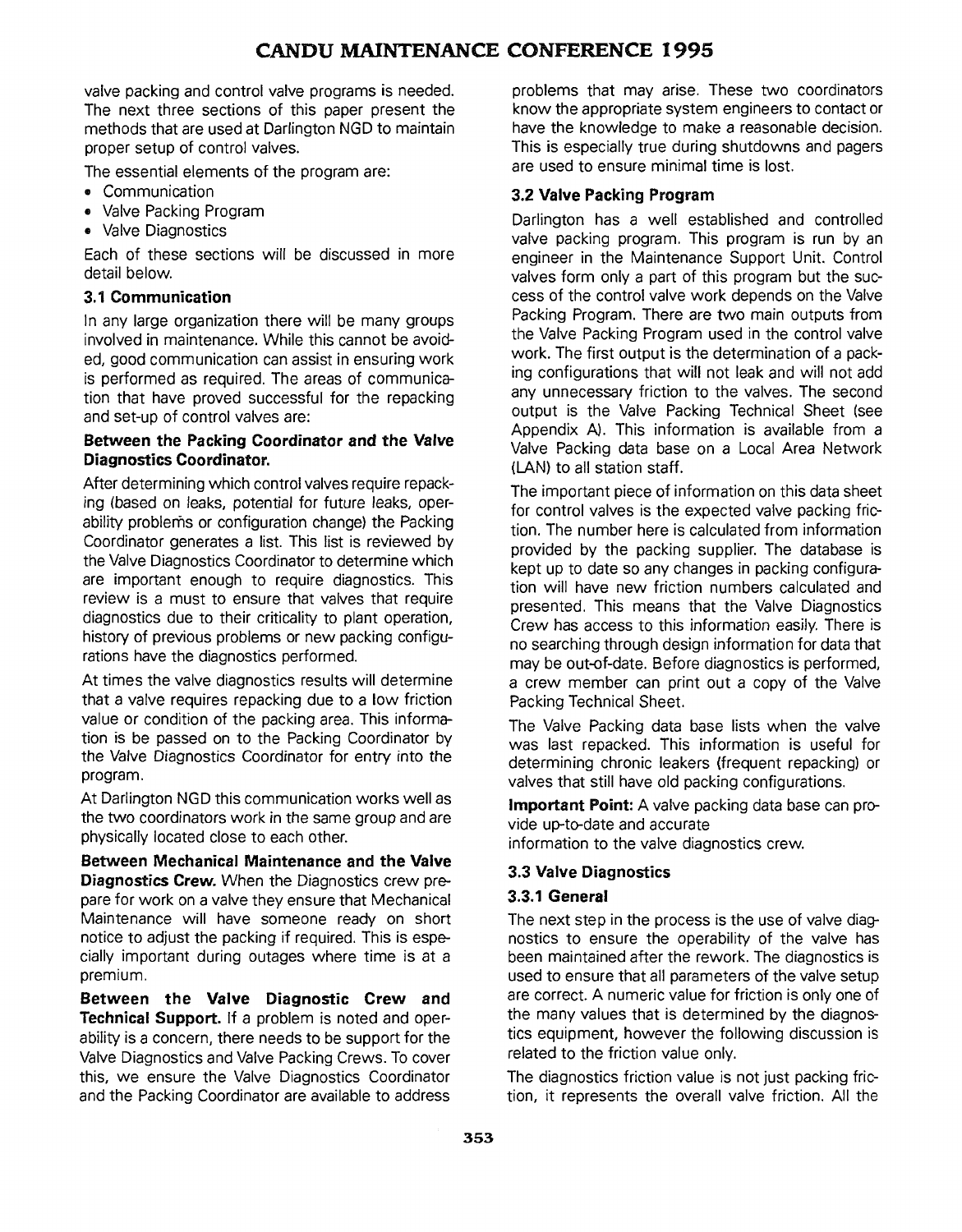items that were mentioned in Section 2.0 are applicable so the friction value cannot be directly related to the packing friction value on the data sheet. In order to determine an acceptable level of friction the Valve Diagnostics Crew has been supplied with a guideline (see Appendix B). This chart details actions regarding the friction value noted from the valve diagnostic trace. The acceptable levels of 20% under and 50% over the packing friction number on the Valve Packing Technical Sheet are from station experience and they are guidelines only. If the friction value is out of specification then either a packing adjustments is made or an 'operability' check is made. This includes consultation with Technical Support and the Valve Packing Coordinator.

**Important Point:** The valve diagnostics friction information is only a guide to the valve's performance. In addition to the friction information there is a need for guidelines to what is 'acceptable' friction.

#### **3.3.2 Packing Adjustments**

The valve packing program has developed a procedure that allows Mechanical Maintenance to retorque packing if it is leaking. This applies to manual and motor operated valves as well as control valves. The intent of the program was to allow Mechanical Maintenance to retorque packing to values specified in the database. When control valves are repacked the torque values used are from the database (see Appendix A, page 2), the friction values from the diagnostics are not used to set the packing load. The reasons for this are:

The diagnostic friction value is not packing friction alone. Assuming that it is can lead to errors especially in valves that have high friction from other sources. For example: reducing the packing torque on a valve with high friction may cause a leak if the friction is from a sticky actuator.

The amount of load on the packing based on the Valve Packing Data Sheet and this number must be repeatable to Mechanical Maintenance. If the packing load was set using the friction values from the diagnostics then each valve would have individual torque or spring pack compression values. This value would have to be recorded on the data sheet and updated every time a valve leak was noted and torque adjustments made. It has been decided that this is not a good use of resources.

**Important Point:** The packing must be adjusted to suit the Valve Packing Data Sheet, not to suit the friction value from the diagnostics. The diagnostics are used to ensure the specified valve packing torque falls into a predefined friction range.

#### **3.3.3 Operability**

This concept was mentioned earlier and it is include in the packing flowchart (Appendix B). If the valve friction is outside of the range in the sheet (typically the problem will be with higher friction) the valve's 'operability' is determined. This process depends on the type of valve and valve function. Listed below are



Figure 3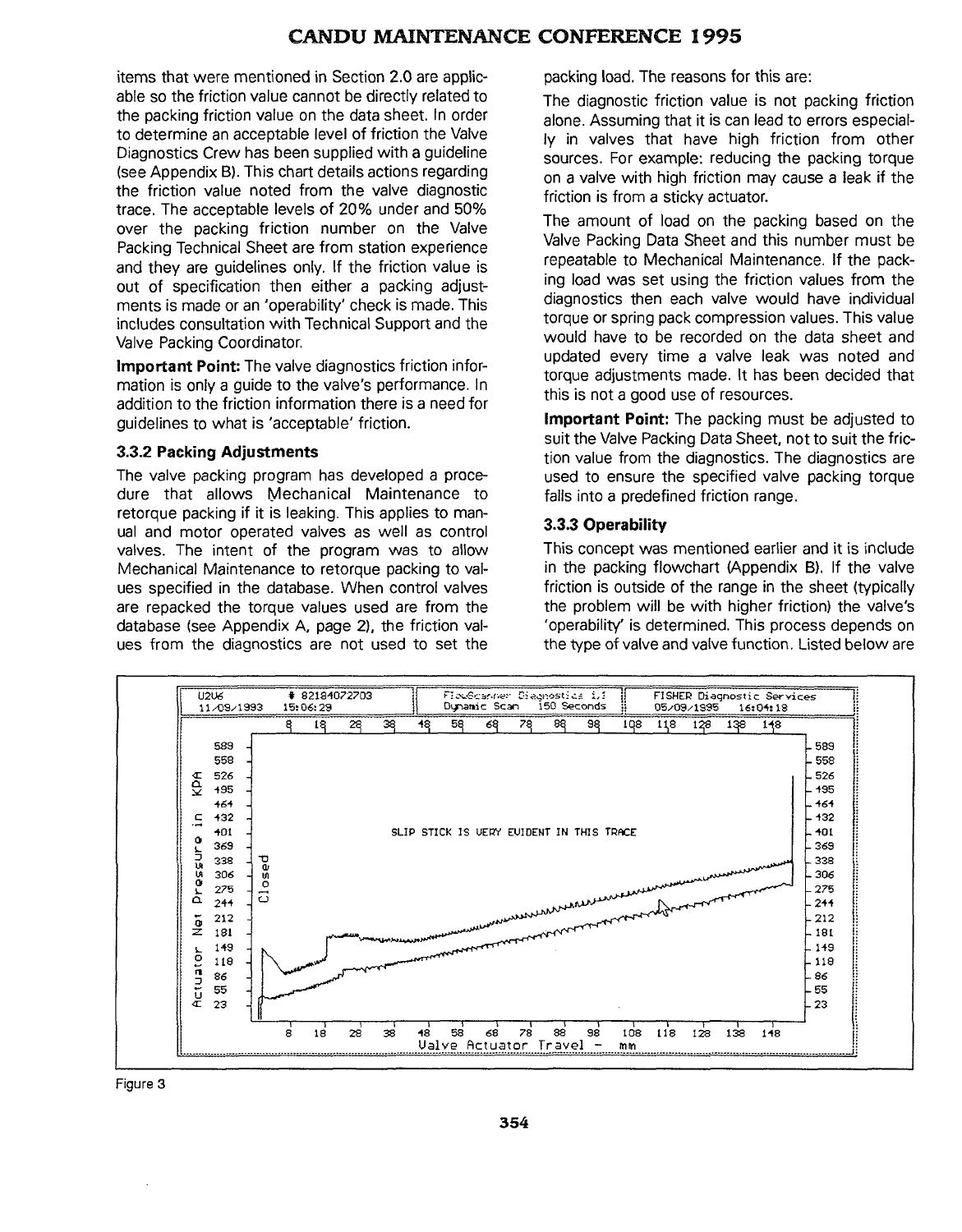some hints from operational experience that may be useful when investigating the friction value for control valves:

The important considerations in determining operability are: the criticality of the valve to station operation and the parameter being controlled. If high friction is noted in feedwater valves it will probably affect the control circuit. With both the criticality of feedwater and the difficulty in controlling flow the high friction has to be investigated. In another application (i.e. level control in a drains tank) poorer control may not be a concern. The system is not a critical and level control typically is not sensitive to control valve problems. Therefore a valve with higher friction (and its associated control problems) can be tolerated and no adjustments are required.

Experience has shown that piston actuators have higher friction than spring-diaphragm valves (a 200 in2 piston actuator may have a 200 Ib friction whereas a 160 in<sup>2</sup> spring diaphragm will be in the 70 lb range). Therefore, piston actuators may show a higher friction value as seen on a diagnostics trace.

The phenomena of stick-slip (or "stiction") shows up on many traces. It is important to quantify the amount of slip-stick. In the Figure 3 shown below, the valve overall trace shows stick-slip through most of the valve travel and it appears to be of concern.

Figure 4 is a zoom of the trace in the 50% travel area. Note that the valve "sticks" for 1.4 psi which translates to 225 lbs of force required (this actuator is capable of producing thousands of pounds of force). When the valve does move ('slip") the amount is 0.075". In many applications this is quite tolerable so corrective actions to eliminate the stick-slip do not have to be made.

**Important Point:** A high friction value may not mean that there is a problem with the valve. Stick-slip may be tolerated.

#### **3.3.4 Feedback to Database**

Once the Valve Diagnostics Crew has completed their fieldwork the diagnostics information is analyzed and a report issued. One of the areas in this report is recording the 'as left' friction value. This number is sent to the Valve Packing Coordinator and is entered into the database (reference Appendix A, page 1, lower right part of sheet). This provides an indication of valve friction when performing diagnostics in the future.

**Important Point:** The friction value is the valve friction, not the packing and is to be used a reference only.

## **3.3.5 Static Scans**

When performing the diagnostics one has to ensure the proper testing is performed. This section details some experience in determining if friction is affecting valve response. The diagnostic equipment is typically used for dynamic and static scans. The static scan shows the valve response to 4 ma changes in the valves input signal. Experience has shown that the 4 ma step is too large and some valve problems are



Figure 4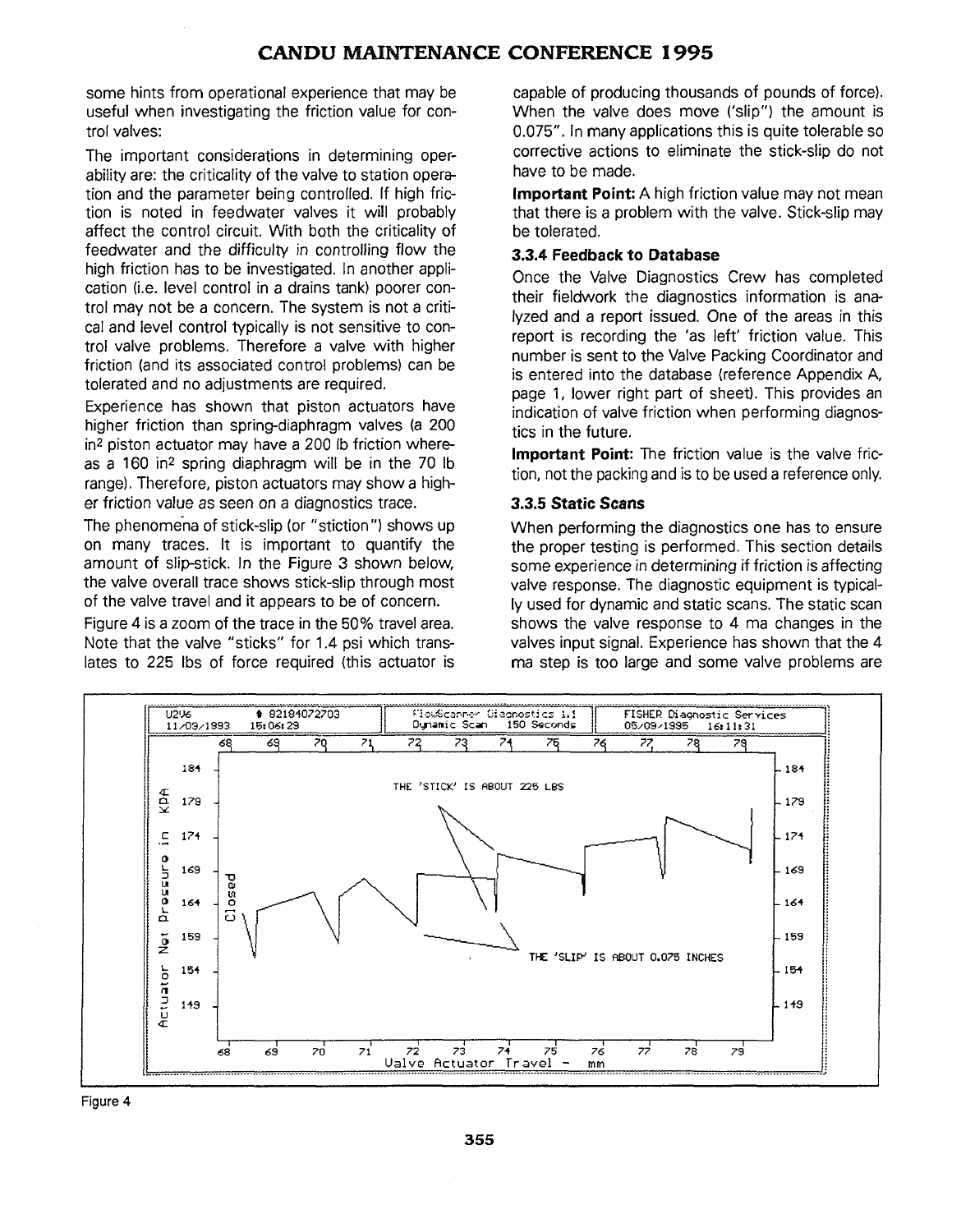masked. In Figure 5 the static scan of a valve is shown. There are no problems noted in the valve response.

If a static scan with the following current steps is used (11.9-12.0-12.1 -12.3-12.6-13.1 -14.1 and back down) the scan looks much different (see Figure 6). At the 0.1 ma steps there is no valve response. Since in many valves a 0.1 ma step is a typical control signal change the valve may have some response problems due to friction.

**Important Point:** Perform diagnostic tests as close to the operating condition of the valve as possible (use small current steps).

### **4.0 PACKING IMPROVEMENTS**

This section discusses some of the improvements to valve packing made at Darlington NGD. These are mentioned since in many cases they improved the operability of control valves. These developments were made by the station Valve Packing Coordinator with verification by Argo Packing.

Ensuring that the valve stem has a finish of 4 rms reduces the friction considerably. This is now the standard for control valve stems. All rework now includes in-house stem polishing using the Supfina Polishing Machine.

High density graphite bushings are being used for stem guiding in place of stainless steel components. The friction of the graphite bushings is minimal so valve performance is improved. In the early days problems were encountered when changing only the packing rings from asbestos to graphite (in many cases the stainless steel bushing were left in).

The perceived problems with these early graphite packing sets having higher than expected friction were in fact due to the stem binding on the tight clearances of the gland followers and guide bushings.

On some valves the originally supplied gland followers had a tight clearance (in some instances the follower would not fit into the stuffing box). This caused two problems:

- The follower could become cocked and the torque from the gland studs would not be transferred to the packing. The packing would then not be properly loaded and it would leak or blow out.
- The stem could contact the gland follower, greatly increasing friction. A new design for the gland followers was developed in-house. The features of this new design are: a change of material to Waukesha 88; increased diametrical clearances; and improved resistance to cocking.

On some valves the guide bushing came with tolerances that are too tight. This lead to stem contact damage and higher friction. Also the material selection was a problem. Some materials like 410 stainless steel lead to galling and then poorer performance. Opening up the tolerances and changing to a non-galling Waukesha 88 eliminated these problems



Figure 5 - **Static Scan**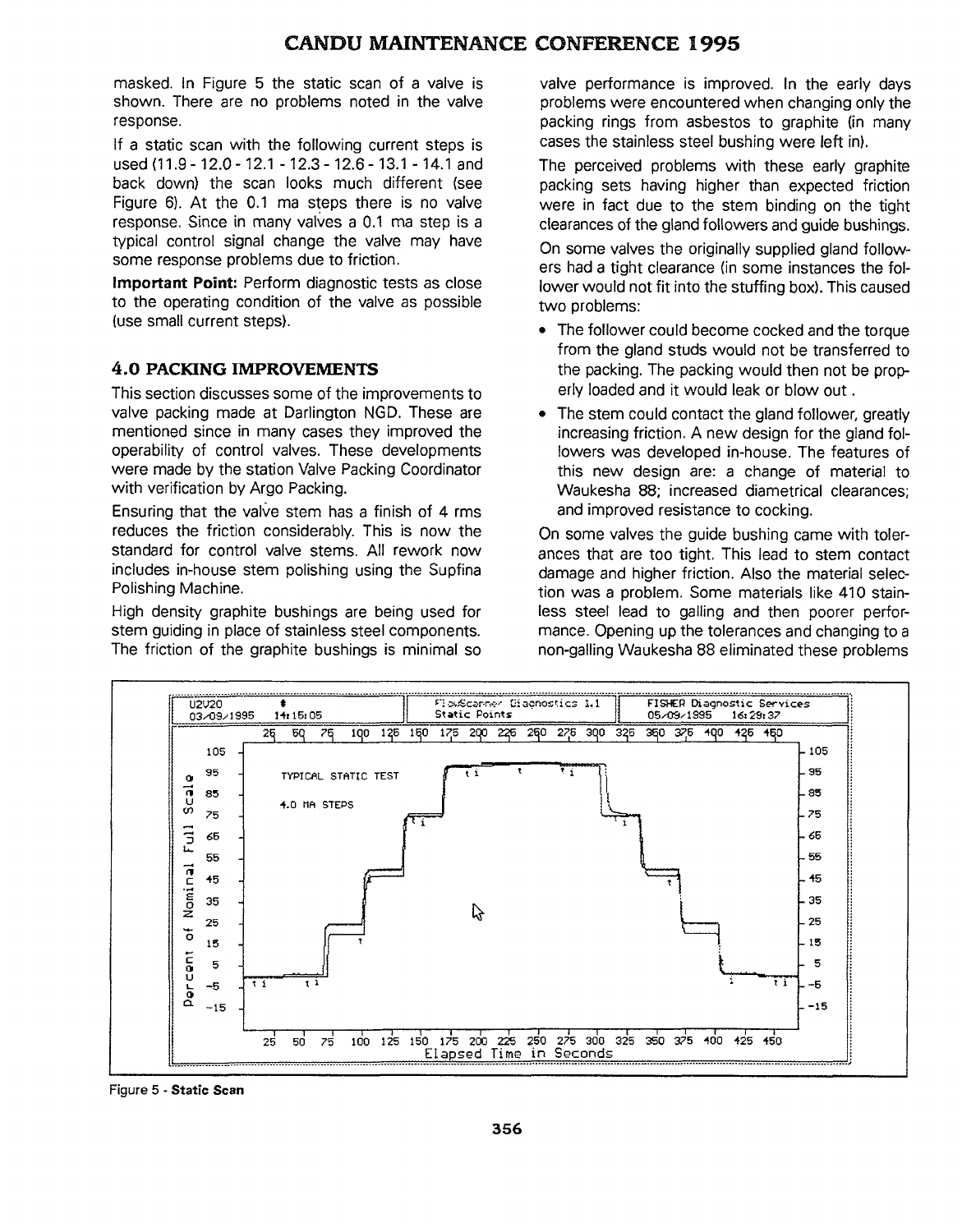#### **5.0 SUMMARY**

The following are the items required in order to get the most from your control valves with respect to packing and repacking.

Communication between all work groups involved.

A well controlled Valve Packing Program. An essential part of this program is accessible packing data with up to date packing friction numbers, gland torques, configurations and dates of installation.

Common sense in diagnostics to ensure the diagnostics is used as a guide instead of an absolute with respect to friction.

Use of small step change scans to better quantify control problems.

**Control valve operability is the overriding concern for the Valve Diagnostics and Valve Packing Coordinators.**

#### **ACKNOWLEDGEMENTS**

**I** would like to thank the following people for their contributions to putting this paper together:

Cameron Spence (Valve Packing Coordinator, Darlington NGD). Cameron has developed the Valve Packing Program at Darlington over the last four years. His input to this paper and the AOV Program has been invaluable.

Valve Crew (Darlington NGD). The many tests they have performed over the last three years has increased our knowledge level with the packing in control valves.

**Appendix A:** Valve Packing Database Information Sheets. Page 1: Valve Packing Technical Sheet. Page 2: Mechanical Maintenance Valve Packing Data Sheet

**Appendix B:** Guidelines for Determining Packing **Acceptability** 



Figure 6 - Tight Static Scan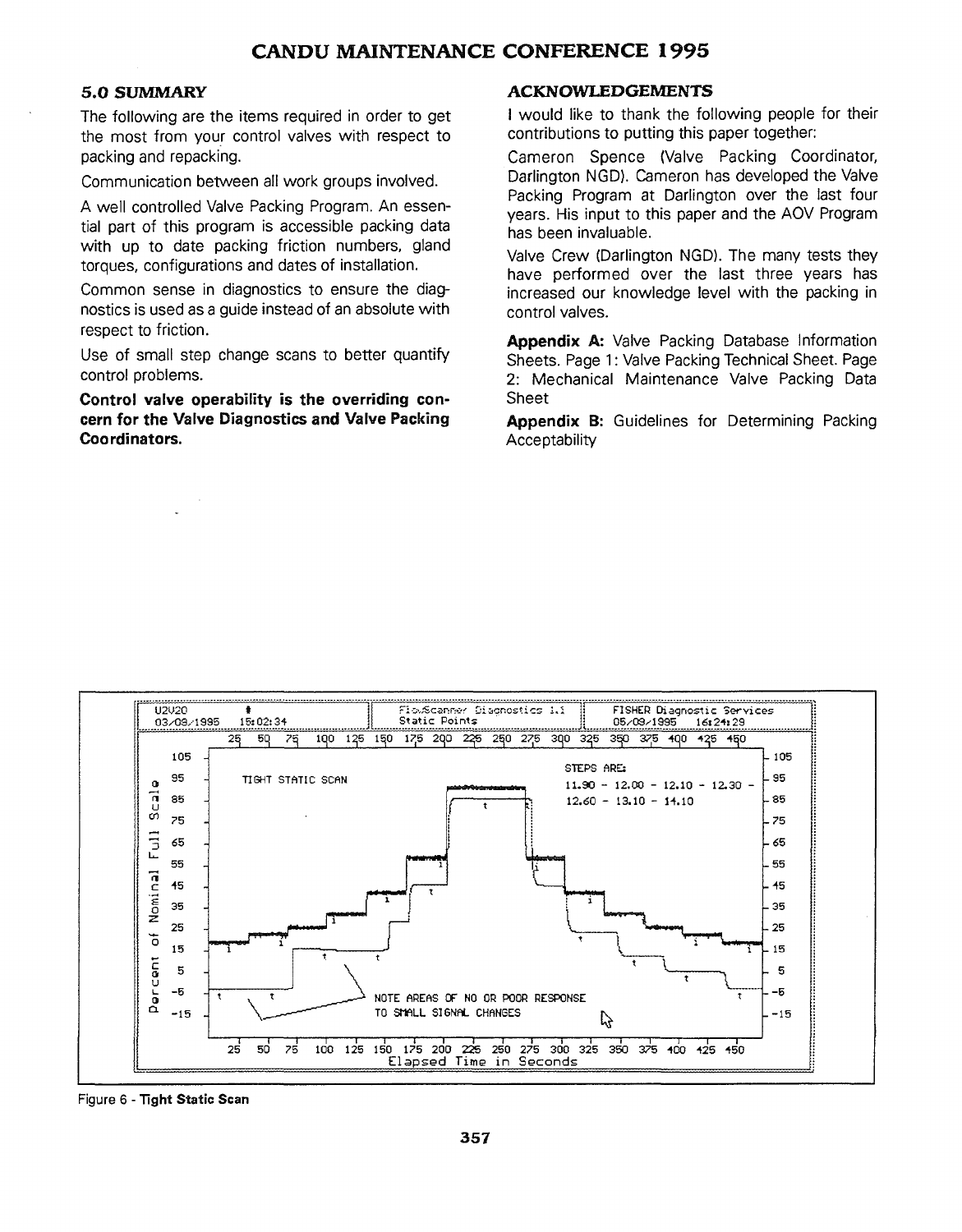**DNGD** Valve Packing Program Valve Packing Technical **Sheet**

|                                       |                                                                | <b>EXITY LAVING TUBERING PROPER</b>                |                                                 |                    |
|---------------------------------------|----------------------------------------------------------------|----------------------------------------------------|-------------------------------------------------|--------------------|
| <b>GENERAL</b><br>Unit:<br>4          | <b>Current Record</b><br>Valve Location: TAB 107.9 EL COL B-10 |                                                    |                                                 |                    |
| SCI:<br>63617                         | Flowsheet/Grid:                                                | NK38-FEX-43000-4502-D3                             | Nuclear (Y/N):                                  | N                  |
| <b>LCV103</b><br>Valve #:             | Rev #: 4                                                       |                                                    | Scaffold (Y/N):                                 | N                  |
| Last Update: 1995-03-04               | Safety Related (Y/N):                                          | N                                                  | Field Checked (Y/N):                            | Y                  |
|                                       | Dwg Fig:                                                       | V339                                               | <b>TECHNICAL INFO</b>                           |                    |
| <b>VALVE INFO</b>                     |                                                                |                                                    | Mtce Manual:                                    | M-NK38-60463-9190  |
| 543F7190<br>Valve SCN:                |                                                                | <b>I FLAT WASHER</b>                               | OH Req #:•                                      | NK38-RH-60463-03   |
| <b>COPES-VULCAN</b><br>Make:          |                                                                | PER STUD                                           | <b>Packing Stress</b>                           |                    |
| <b>CV600</b><br>Model:                |                                                                |                                                    | Preferred:                                      | 4000 psi           |
| 10 <sub>in</sub><br>Size:             |                                                                |                                                    | Minimum:                                        | 3000 psi           |
| 600<br>Class:                         |                                                                | <b>GRAPHITE BUSHING</b>                            | Left As:                                        | 3795 psi           |
| <b>GLOBE</b><br>Type:                 |                                                                | COMPOSITE RING                                     | <b>Gland Load</b>                               |                    |
| <b>VERTICAL</b><br>Orientation:       |                                                                | 2 GRAPHITE RINGS                                   | Preferred:                                      | 3140 lbs           |
| Oper Make: COPES-VULCAN               |                                                                |                                                    | Minimum:                                        | $2355$ lbs         |
| Oper Model:<br><b>CV600-16R</b>       |                                                                | COMPOSITE RING                                     | Left As:                                        | 2979 ibs           |
| 18.0 <sub>in</sub><br>Hand Wheel Dia: |                                                                | <b>GRAPHITE BUSHING</b>                            | Pref Per Stud:                                  | 1570<br>lbs        |
| Stem Thr Pitch:<br>thds/in            |                                                                | <b>JUNK RING</b>                                   | MIN Per Stud:                                   | 1178<br><b>lbs</b> |
| N<br>Bellow Seal (Y/N):               |                                                                |                                                    | Left As/Stud:                                   | 1490 lbs           |
|                                       |                                                                |                                                    |                                                 |                    |
| <b>DRAWING INFO</b>                   |                                                                |                                                    | <b>Packing Friction</b>                         |                    |
| OH #1:<br>63617-0006                  |                                                                |                                                    | Packing Height:                                 | $1.000$ in         |
| #2:<br>63617-5017                     |                                                                |                                                    | <b>Friction Coeff:</b>                          | 0.05               |
| #3:<br>NK38-D1H-60463-9050            |                                                                |                                                    | <b>Transfer Ratio:</b>                          | 0.85               |
| $#4$ :<br>N/A                         |                                                                |                                                    | Live Load Factor:                               | 0.75               |
| Mfg #1:<br>N/A                        |                                                                |                                                    | Calc (Pref):                                    | 707 lbs            |
| #2:<br>N/A                            | Valve Ser#:                                                    |                                                    | $(MIN)$ :                                       | 530 lbs            |
| #3:<br>E-263391                       | Oper Ser#:                                                     |                                                    | (Left As):                                      | 671 lbs            |
| #4:<br><b>N/A</b>                     | <b>Stem Material:</b>                                          |                                                    | Est (ARGO):                                     | 300 lbs            |
|                                       | CRN #:                                                         |                                                    | <b>OEM Value:</b>                               | 630 lbs            |
| <b>Packing Supplier Info</b>          |                                                                |                                                    | (A) As Left:                                    | 420 lbs            |
| Supplier:                             | <b>ARGO</b>                                                    |                                                    | (B) Empty Gland:                                | lbs.               |
| Pack Set Part #:                      | 2-59-101                                                       |                                                    | (A-B) Actual:                                   | $420$ lbs          |
| Up Gr Bush Part #                     | 2-5010-05625                                                   |                                                    | Diagnostic Date: 1993-08-21                     |                    |
| Lr Gr Bush Part #                     | 2-5010-05625                                                   |                                                    |                                                 |                    |
| Gr Lantern Ring Part #:               | N/A                                                            | <u>COMMENTS/HAZARDS:</u>                           |                                                 |                    |
| Spring Part #:                        | <b>N/A</b>                                                     | GRAPHITE BUSHING SCN IS 563C6376. FLAT WASHER SCN  |                                                 |                    |
| # Springs/Stud:                       | <b>N/A</b>                                                     | IS 563C4290. NEW GLAND FOLLOWER (543AAH92) AND JU  |                                                 |                    |
| Flat Washer Part #:                   | 6F177                                                          | NK RING (543AAJ50) ARE INSTALLED. THIS VALVE WAS R |                                                 |                    |
| # Flat Washers/Stud:                  | 1                                                              | EWORKED UNDER DR 2-94-19620-01. STEM WAS POLISHED  |                                                 |                    |
|                                       |                                                                |                                                    | <u>LISING SLIPEINA, DATA SHEET NOT RETHRNED</u> |                    |

**Return completed Valve Packing Tech Sheet to Cameron Spence (x7336 Mtce Support)** Produced: Monday, May 29,1995 **DA <sup>2</sup>** - B <sup>3</sup>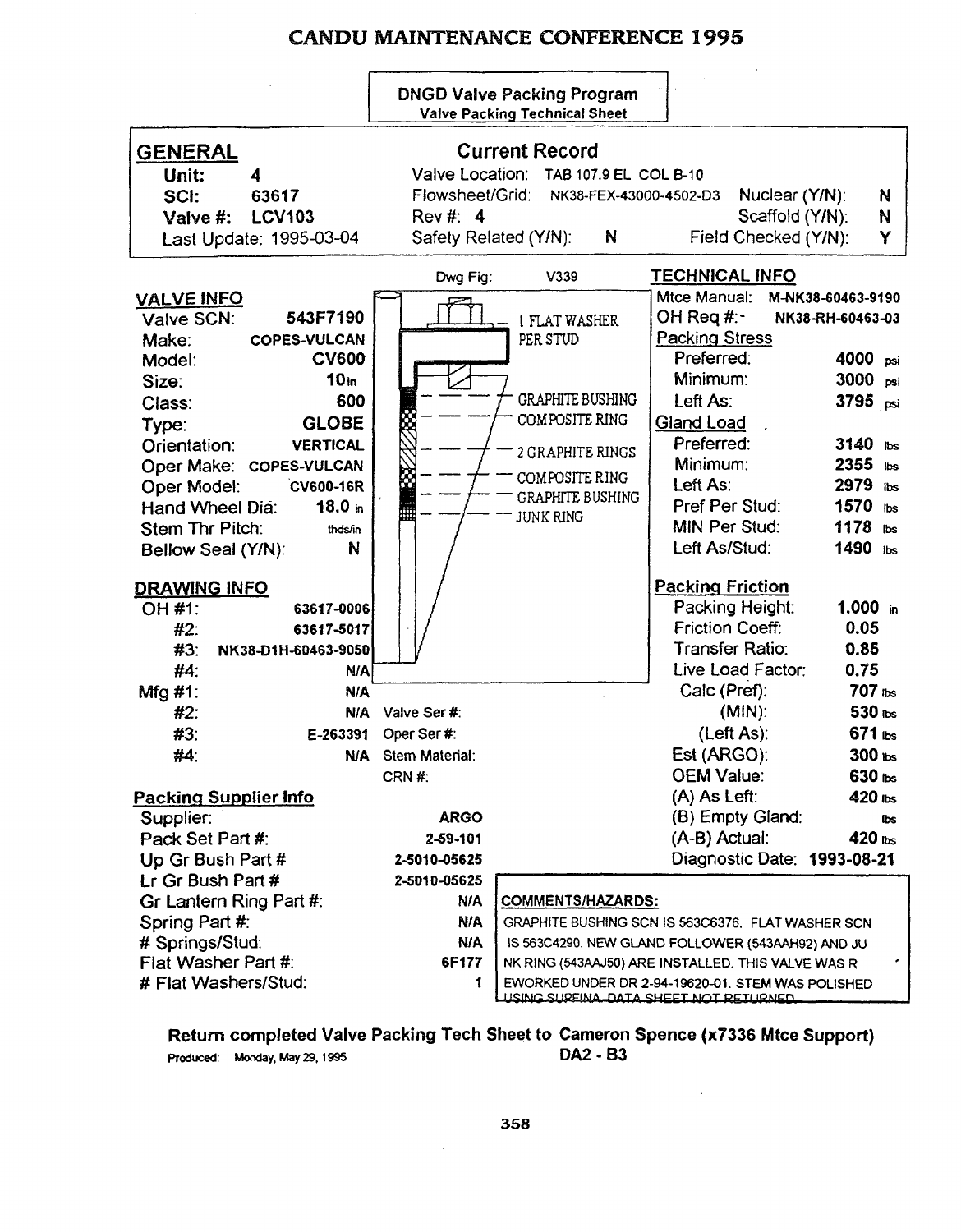$\mathcal{L}$ 

|                                                                                                                                                                                                                                                                                                                                         | <b>DNGD Valve Packing Program</b><br>Mech Mtce Valve Packing Data Sheet                                                                                                                                     |                                                                                                                                                                                                                                                                                                    |
|-----------------------------------------------------------------------------------------------------------------------------------------------------------------------------------------------------------------------------------------------------------------------------------------------------------------------------------------|-------------------------------------------------------------------------------------------------------------------------------------------------------------------------------------------------------------|----------------------------------------------------------------------------------------------------------------------------------------------------------------------------------------------------------------------------------------------------------------------------------------------------|
| <b>GENERAL</b><br>Unit:<br>4<br>SCI:<br>63617<br><b>LCV103</b><br>Valve #:<br>Last Update: 1995-03-04                                                                                                                                                                                                                                   | <b>Current Record</b><br>Valve Location: TAB 107.9 EL COL B-10<br>Flowsheet/Grid: NK38-FEX-43000-4502-D3<br>Rev #: 4<br>Safety Related (Y/N):<br>N                                                          | Nuclear (Y/N):<br>N<br>N<br>Scaffold (Y/N):<br>Y<br>Field Checked (Y/N):                                                                                                                                                                                                                           |
| <b>VALVE INFO</b><br>543F7190<br>Valve SCN:<br>Make:<br><b>COPES-VULCAN</b><br>Model:<br><b>CV600</b><br>10 <sub>in</sub><br>Size:                                                                                                                                                                                                      | Dwg Fig:<br>V339<br>1 FLAT WASHER<br>PER STUD<br><b>GRAPHITE BUSHING</b><br>COMPOSITE RING                                                                                                                  | <b>PACKING INFO</b><br>Packing Set SCN:<br>563C6334<br><b>COMPOSITE</b><br>Type:<br>Material:<br><b>GRAPHITE</b><br><b>Gland Torque</b><br>Preferred:<br>117<br>IN.<br>lbs                                                                                                                         |
| 600<br>Class:<br><b>GLOBE</b><br>Type:<br><b>VERTICAL</b><br>Orientation:<br>Oper Make: COPES-VULCAN<br>Oper Model:<br>CV600-16R<br>Hand Wheel Dia:<br>18.0 <sub>in</sub><br>Stem Thr Pitch:<br>Thds/in<br>N<br>Bellow Seal (Y/N):                                                                                                      | 2 GRAPHITE RINGS<br><b>COMPOSITE RING</b><br>GRAPHITE BUSHING<br>JUNK RING                                                                                                                                  | 88<br>Minimum:<br>IN.<br>lbs<br>111<br>Left As:<br>IN<br><b>lbs</b><br>$0.750$ in<br>Stem Diameter:<br><b>Gland Diameter:</b><br>$1.250$ in<br>Gland Depth:<br>2.625m<br>Stud Diameter:<br>$0.375$ in<br># of Studs:<br>$\mathbf{2}$<br>Stud Nut Size:<br>11/16m<br>$0.365$ in<br>Stud Nut Height: |
| <b>LIVE LOADING INFO</b><br>Live Load (Y/N):<br>Bel. Washer SCN:<br><b>STRAIGHT</b><br>Stud Type:<br>GRB7<br><b>Stud Material:</b>                                                                                                                                                                                                      | NOTE: If there is a "JUNK" Ring Present<br>N<br>Re-Install Ring with NEW Packing<br>N/A<br><b>GASKET INFO</b><br>Gasket SCN:                                                                                | Gland Flange Ht:<br>1.000 in<br>Gland Fol Step Ht:<br>$0.187$ in<br>Gland Fol Insert Ht:<br>$0.875$ in<br>$1.242$ in<br>Gland Fol Insert OD:<br>Up. Gr. Bushing Ht:<br>$0.5625$ in<br>543G9451 Lr. Gr. Bushing Ht:<br>$0.5625$ in                                                                  |
| Total Stud Lgth:<br><b>Effective Stud Lgth:</b><br>Radial Stud Clear:<br><b>Axial Stud Clear:</b><br>Eye Bolt Inner Dia:<br>Eye Bolt Thickness:                                                                                                                                                                                         | $3.000$ in<br>Type:<br>SPIRAL WOUND<br>Material:<br>2.500 in<br>$0.625$ in<br><b>Bonnet Torque:</b><br>1.625 in Bonnet Nut Size:<br><b>Bonnet Stud Size:</b><br>$N/A$ in<br>$N/A$ in<br><b>Gasket Date:</b> | $0.250$ in<br>Junk Ring Ht:<br><b>GRAPHITE</b> Last Packed:<br>1995-01-30<br>375/1 FT ibs Times Packed:<br>2<br>1-5/8 in Times Stem Repaired:<br>$\mathbf 0$<br>in Leakoff Port Info<br>Port Type:<br><b>UNKNOWN</b>                                                                               |
| <u>COMMENTS/HAZARDS:</u><br>GRAPHITE BUSHING SCN IS 563C6376. FLAT WASHER SCN IS 563C42<br>90. NEW GLAND FOLLOWER (543AAH92) AND JUNK RING (543AAJ50) A<br>RE INSTALLED. THIS VALVE WAS REWORKED UNDER DR 2-94-19620-01<br>STEM WAS POLISHED USING SUPFINA. DATA SHEET NOT RETURNED.<br>Stem Dia - 0.010"<br><b>Tolerances Allowed:</b> | <b>Times Gskt Repaired:</b><br>0<br>Gland Dia $+0.020$                                                                                                                                                      | Active (Y/N):<br>N<br>Inner Diameter:<br>N/A in<br>Port Depth:<br>N/A in<br>Lantern Ring Ht:<br>N/A in<br>Valve Cycled 5 Times (Y/N):<br>Torqued Left As:<br>ľЬś<br>Date Packed:<br>Packed By:                                                                                                     |

Return completed Valve Packing Data Sheet to: Cameron Spence (x7336 Mtce Support)<br>Produced: Monday, May 29, 1995<br>DA2 - B3 Produced: Monday, May 29, 1995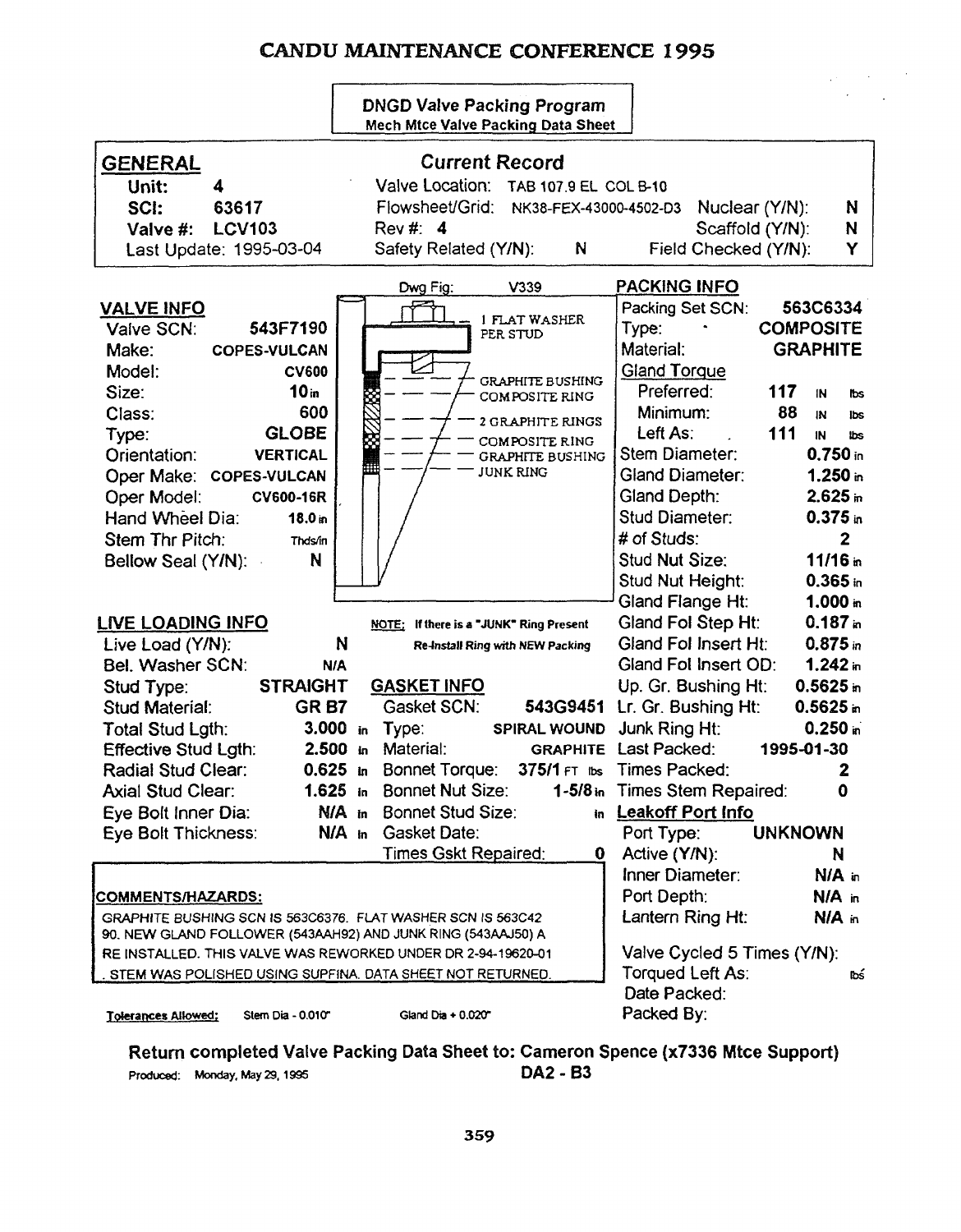